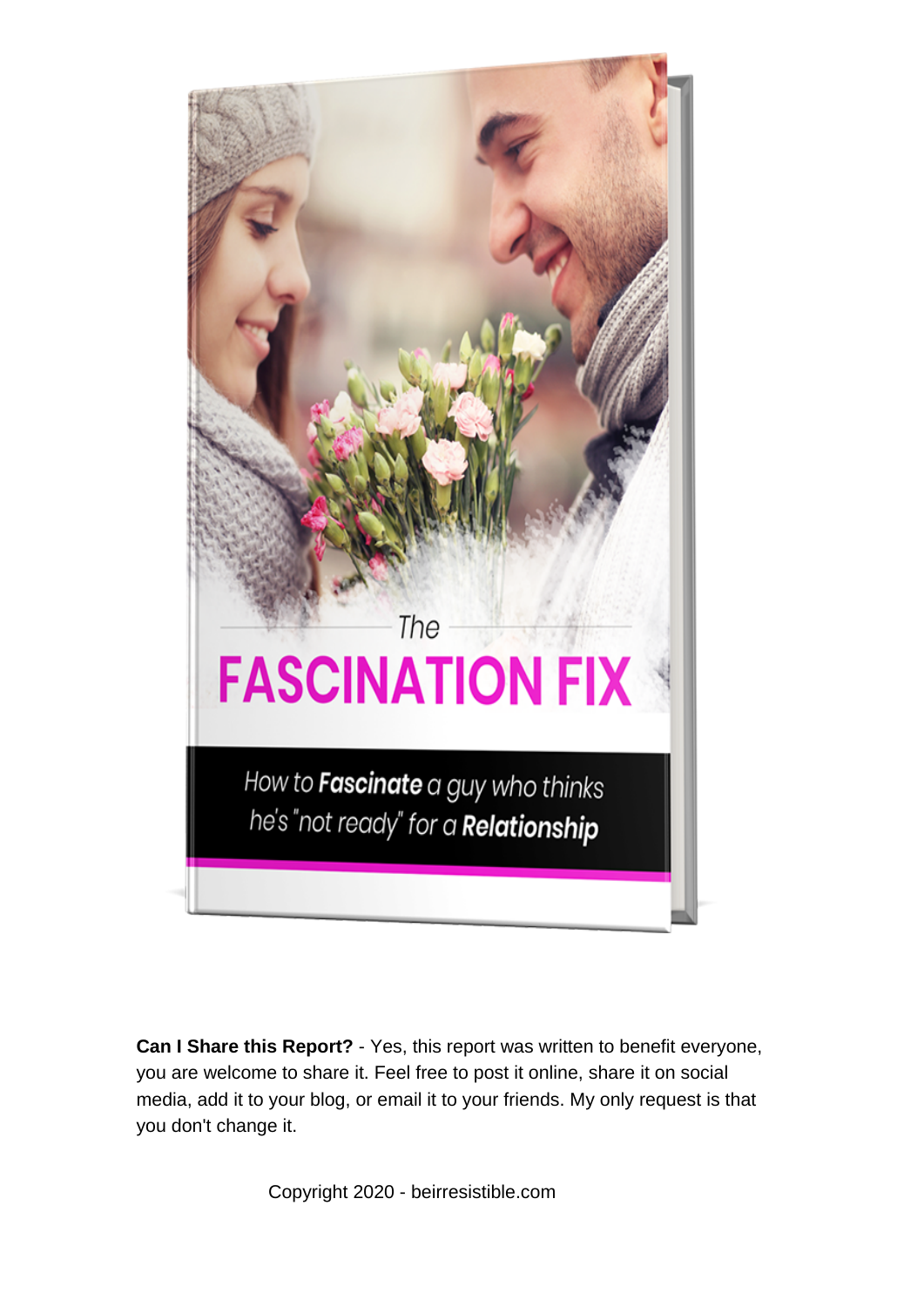# The Fascination Fix

How to Fascinate a guy who thinks he's not ready for a relationship

Free Report Compliments of Peta Jane Kayes

# **How To Become Suddenly Significant**

You know the cliche. Men don't like commitment.

Chances are, you've dated a guy who seemed to fit this cliche. You've probably asked yourself why this happens. And you've probably wondered if it's even possible to get a man to want commitment as much as you do.

In this report, I'm going to show you how to reverse a man's resistance to commitment. And I'm going to show you how to do it by triggering a basic male instinct he simply can't ignore.

There are *specific* reasons men avoid commitment. Discover what they are, and you gain the power to transform the way he sees you in his life.

Before we dive into that though, I want to talk a bit about other articles you may have read on this topic.

You've probably seen headlines like, "The Real Reason He Won't Commit" or "Six Signs He'll Never Commit." These types of articles are everywhere. And they tend to say things like, "he's not ready to settle down," "he wants to play the field," and "he's just not that into you."

Now there are definitely "players" out there. Men who just want someone they can hook up with. Someone who won't get in the way of their desire to live free and do whatever they want.

I can't help you with those men.

If a guy flat out tells you he just wants to see you casually. Or you know he's seeing other women and has no desire to stop. Well, you're probably better off investing your relationship energy elese where.

The things I'm going to teach you are designed to attract a particular type of man. The kind of man who is destined to make you happy.

Let me illustrate with an example.

# **The Guy Who Kept Pulling Away**

There's a couple I know who used to have a problem. We'll call them Jack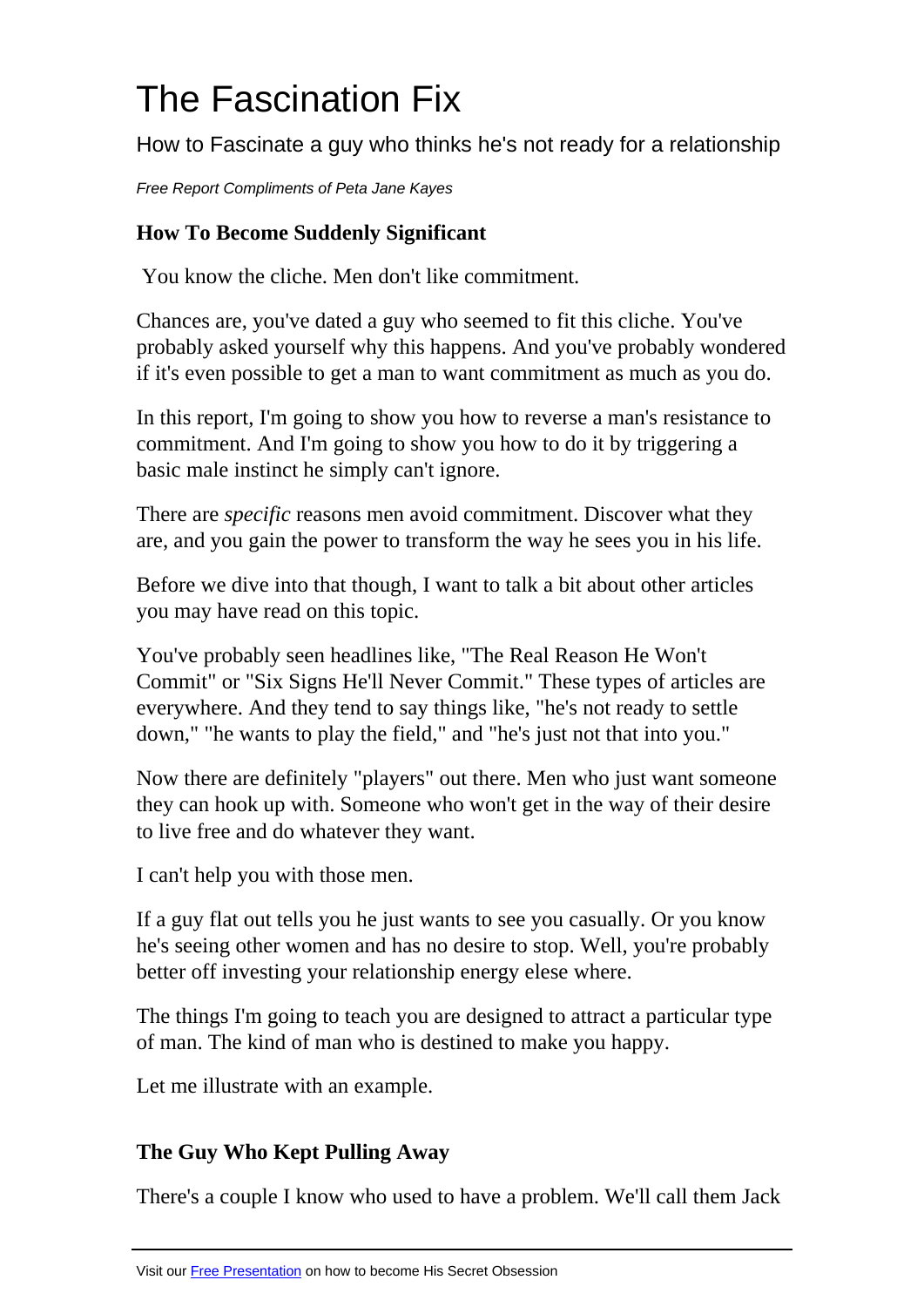Jack and Jill had been seeing each other for a while. Whenever they were together, you could tell they were really into each other.

There was the typical passion that comes with the honeymoon stage of any relationship. But there was also a specific type of sweetness.

They cared about each other. They were invested in each other. There was real love there.

But whenever Jill tried to take things to the "next level," Jack pulled away.

He didn't do this in an obvious, straightforward way. There was no conversation where he told her that he wasn't ready. Or that he wanted to keep his options open.

Instead, he'd smile and nod when she brought it up, then change the subject at the first opportunity. Or he'd suddenly become less available to hang out for a few days. Or weeks.

If Jill ever pushed him on the topic, he said of course he wanted more. But his actions pointed in the opposite direction.

Jill didn't know what to do.

"Is he lying to me?" she asked. "Is he just stringing me along?"

I didn't think so, so I asked her to tell me more about Jack. I knew he was in his late-20s. And that he was just finishing up his residency at a hospital. A nice guy. Funny. Smart. Rolled his eyes at *Grey's Anatomy*, but liked *Scrubs*. A walking *Star Trek* encyclopedia.

But I needed more insight about Jack.

Jill told me he was grounded. Someone who plans and budgets. A good enough listener to remember her love of an obscure comedian and get them tickets when he was in town. And he was working hard on his first draft of a sci-fi novel.

"No," I told her. "I don't think he's just stringing you along."

"Then what is it?" she asked.

"I think he's a Prince," I said. He hasn't built his kingdom yet.

She was just as confused as you probably are.

Jack's seeming inability to commit had to do with the inherent need *all*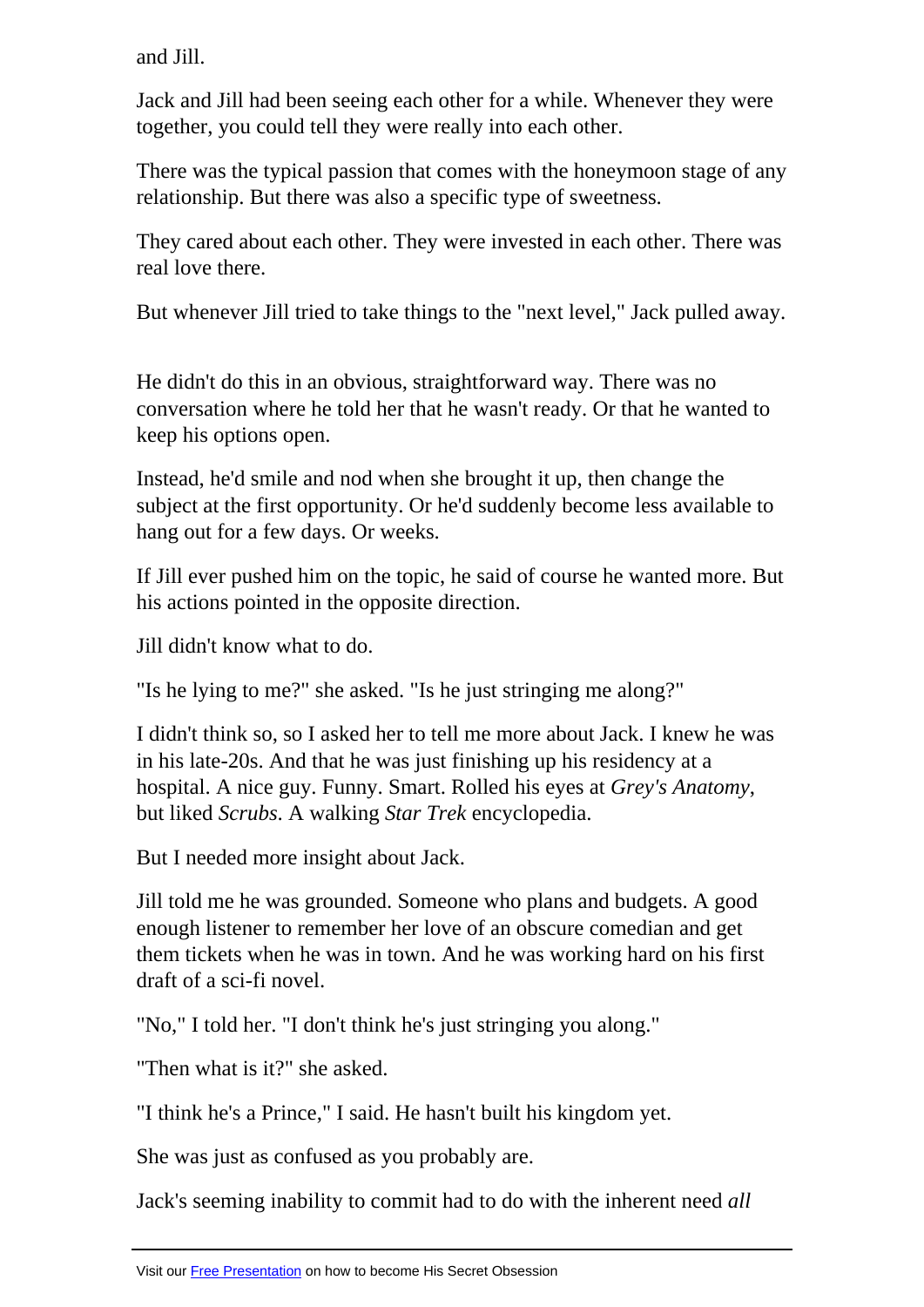### **What the Hero Instinct Has to Do with "Not Being Ready" for a Relationship**

You may have heard about the Hero Instinct before. Just in case though, here's a quick explanation.

This instinct is a drive every man has. It comes from our distant past. It is rooted in a man's DNA.

We can't control it. Most men are barely even aware of it. Not on a conscious level, at least.

The Hero Instinct is what drove early men to test themselves against wild animals three times their size. And ten times as strong.

It has driven men to war. To scientific discovery. To publish books of poetry. To climb mountains.

It's an innate desire to accomplish things.

But it's not *just* about accomplishing things. There's a *reason* men are driven by the hero instinct:

It makes us feel alive.

For men, this type of achievement brings catharsis. Fulfillment. Meaning.

It allows us to define ourselves. To feel pride. To feel worthy.

And it's not just accomplishing the goal that matters either.

Having a heroic "mission" causes men to feel needed. To feel irreplaceable. Like they're the only man for the job.

Perhaps you're starting to see how this might relate to getting a man to commit. But don't worry if it's still a little fuzzy. I'm going to lay it out clearly.

Here's what you need to know about the Hero Instinct in regards to a man "not being ready" to commit.

For a man to be able to commit, he needs to be able to open up and connect. This is not easy for most of us. We're just not wired to be emotionally accessible in that way.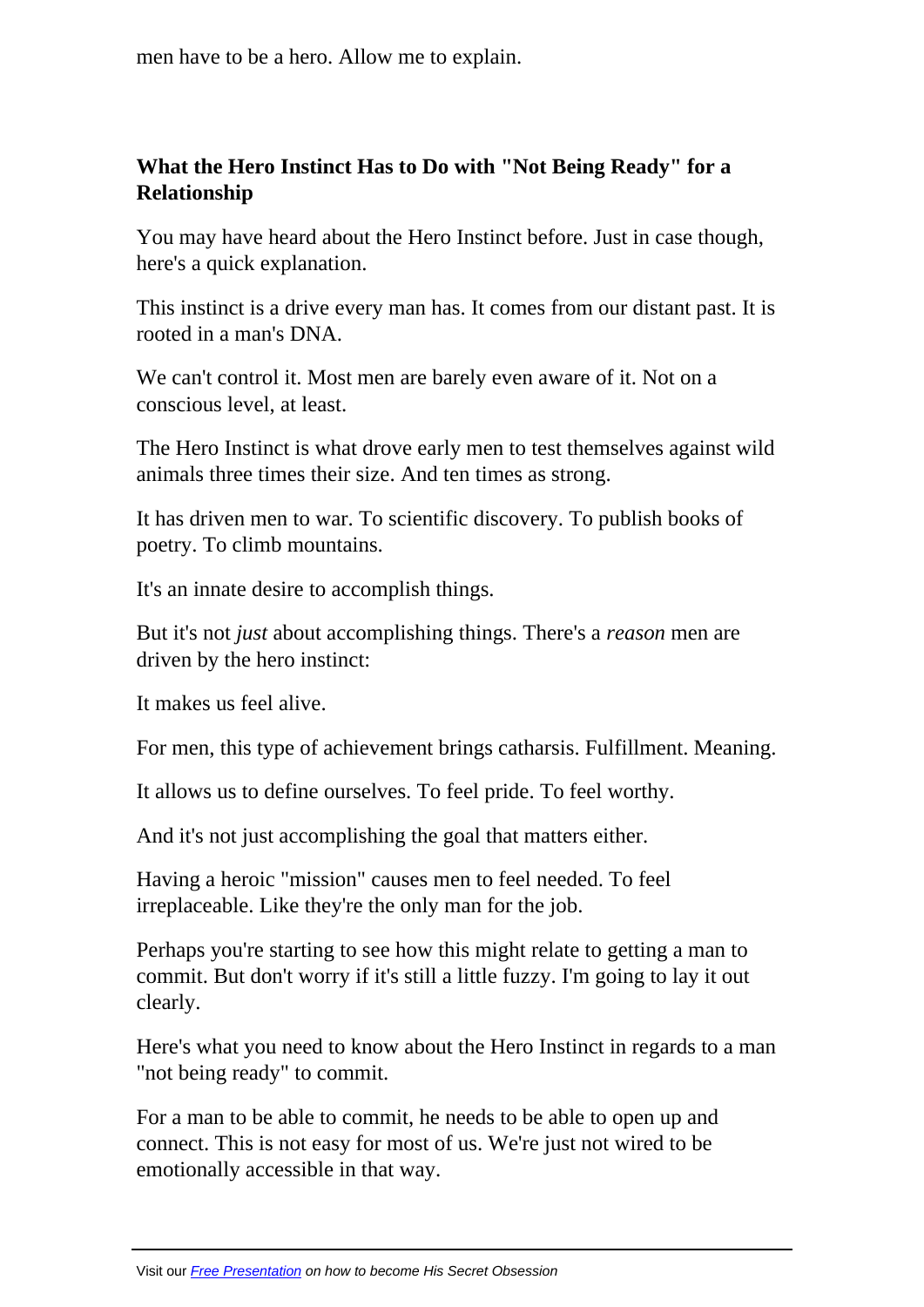Something about pursuing a "heroic" goal cuts through our emotional walls. We lower them to accomplish the mission.

Which makes us vulnerable.

And that makes it the perfect way to connect with a man. To hook a man.

Engage a man in acts of heroism, and he'll feel drawn to you. Invested in you.

For an act to be "heroic" to a man, it must involve one of three things:

- 1. Achieving something
- 2. Protecting someone
- 3. Earning someone's respect

 If a man can do two or more of these things at the same time, all the better.

But it's not just individual acts of "heroism" that motivate men. Every man also has a sort of "heroic journey" that he goes on.

This journey has three distinct stages: Knight, Prince, and King. When I called Jack a "Prince", I was telling Jill that he was in this stage of his heroic journey.

Men in the Prince stage of their heroic journey have a strong desire to accomplish things. Usually things related to work.

In Jack's case, he wasn't just finishing up his residency to become a doctor. He was trying to define his place in society by *achieving something.*

These things matter in relation to his desire to commit. Because men tend to feel like they have to achieve something before they're "worthy" of settling down. They have to complete their mission, achieve something of significance, earn a reputation, or build a legacy.

When Jack pulled away from Jill's attempts to get closer, this was likely the reason. He wanted to be able to say, "I'm the guy who did X. That's why I'm worthy of Jill's love. And that's why I can now settle down and relax into a relationship."

To be clear, this is not a conscious desire. If asked, Jack would probably have *no* idea about this motivation.

The closest he might come is a sort of guilty admission that he doesn't feel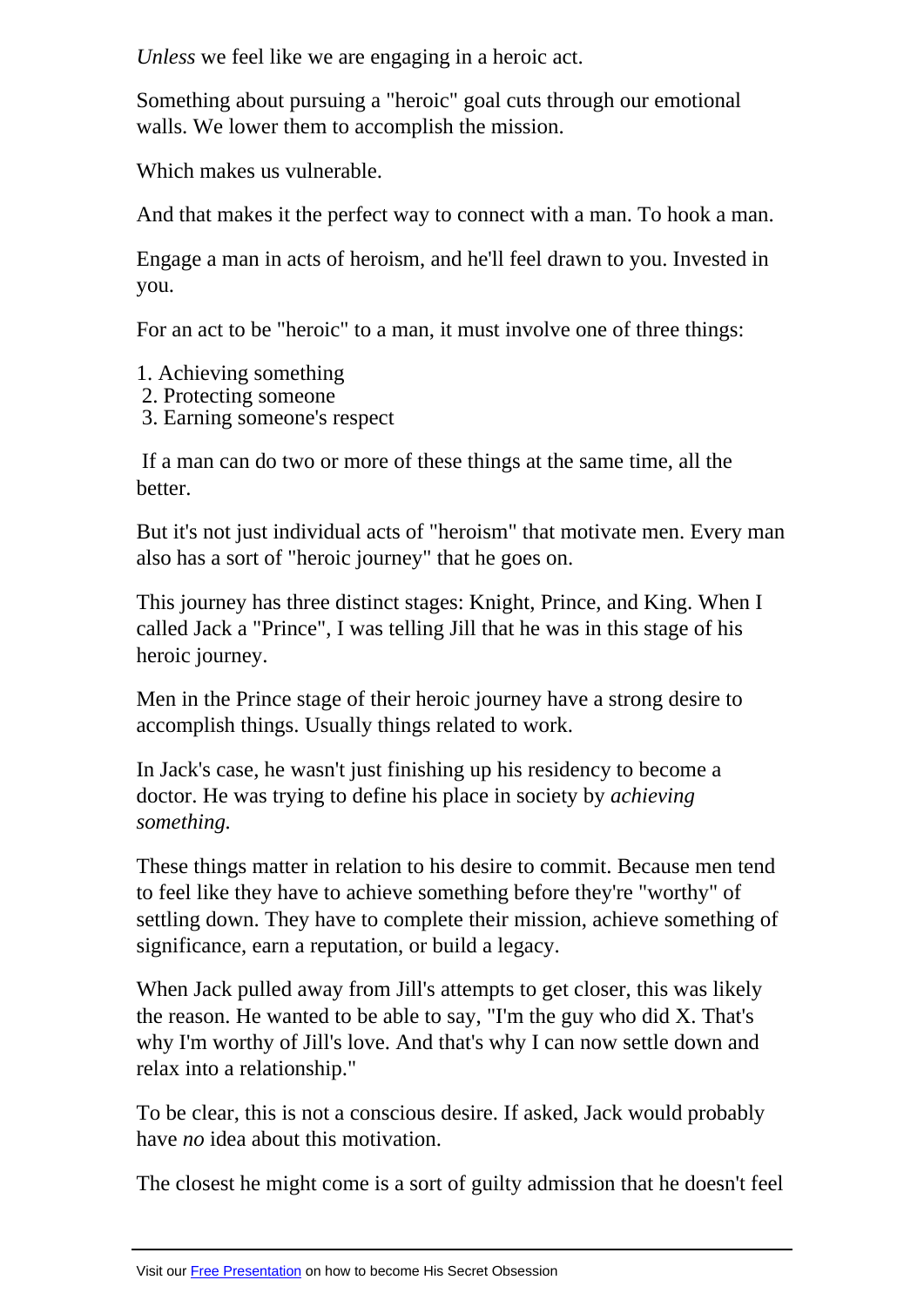be able to meet Jill's expectations.

So that's the first way the Hero Instinct can impact commitment. The feeling men have that certain things must be accomplished before they're "ready."

Not being "ready" also has a secondary meaning though.

At its heart, the Hero Instinct is about *winning*.

You've probably noticed that most guys care a lot more about "winning" than most women do. Men avoid things they can't win at.

When we take steps to achieve our "heroic" goals, those are little "wins" along the way. Tiny accomplishments that provide us with a rush of pleasure and excitement. These experiments make us feel alive.

Imagine a video game where a hero must defeat the big bad guy to save the day. Video games like this are the ultimate manifestation of the heroic journey.

There's always a big, ultimate goal at the very end. Beat the bad guy. Save the world. Rescue the princess.

But there are also always smaller achievements along the way. Things like getting through a difficult level. Beating a bad guy of lesser importance. Gaining some kind of power-up.

These little checkpoints of achievement are not there just to keep the story interesting. Heck, lots of early games barely had a story.

Here's why they're really there: to keep us playing.

The game designers created rewards to keep people playing. Accomplishing one of these minor achievements provides that rush of pleasure and excitement.

Men desperately crave the rush of achievement. The experience of winning.

But there's a flipside to this desire. If a man does not see a way to "win" at something, he will do whatever he can to avoid it.

This applies to relationships, too.

If he's not at a place in his life where he feels like a "winner," he will also likely feel that he's "not ready."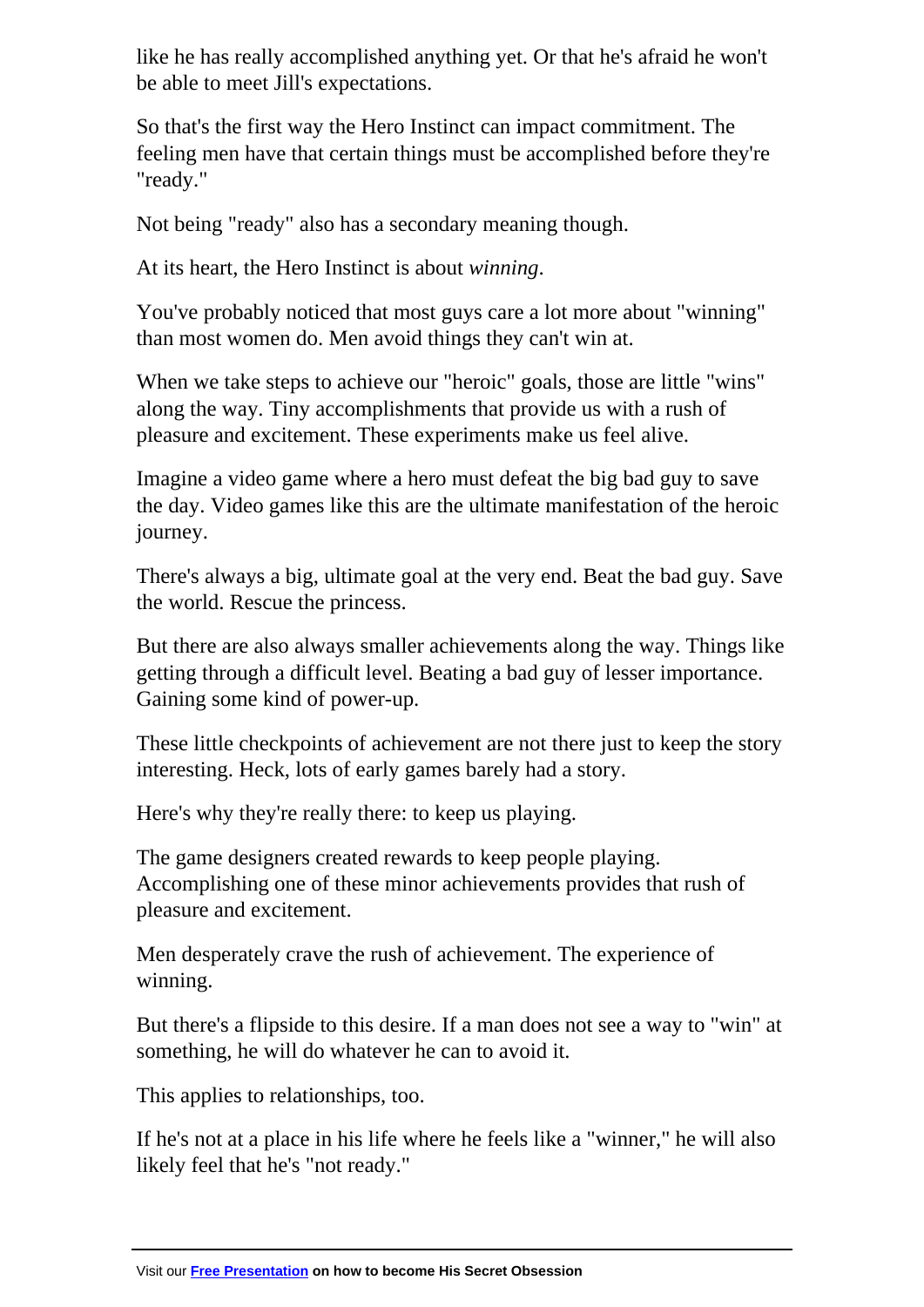Here's the thing. If women waited for men to fully satisfy their Heroic Instinct, no one would ever find true love or get married. No one would settle down.

Or at the very least, they wouldn't do so until middle age. Because that's when most men reach the third and final stage of the Heroic Journey, the King stage.

"Kings" reevaluate what really matters in life and tend to care a lot more about finding someone to share the bounty of their success with. In the king phase of life, a man wants to share his experience and resources with others. He wants to be appreciated for what he has to offer.

Typically, men in the king phase of life feel ready to settle into a relationship.

Obviously, though, there are plenty of people who find each other and settle into a life together much earlier than this.

I'm going to show you how you can be one of those people.

You will do it by making yourself a part of his heroic journey. Not just *a* part - the most fun, most exciting part!

Here's how: you teach him that *he can win at your relationship*.

By that, I do *not* mean that you should bow down to his every whim. I do *not* mean that you should defer to him in disagreements.

A successful, happy, long-lasting relationship is a relationship of equals.

In fact, if you do a good job of helping him "win," he'll actually be working harder to meet your needs. And he'll be doing it gladly.

That's because "winning" in a relationship means something closer to the video game analogy I made earlier.

What you need to do is fairly straightforward. But not necessarily easy.

 1. Create opportunities for him to meet your needs and make you happy.

 2. When he meets these needs, show him appreciation for what he's done.

At the core, all you're really doing is giving him positive reinforcement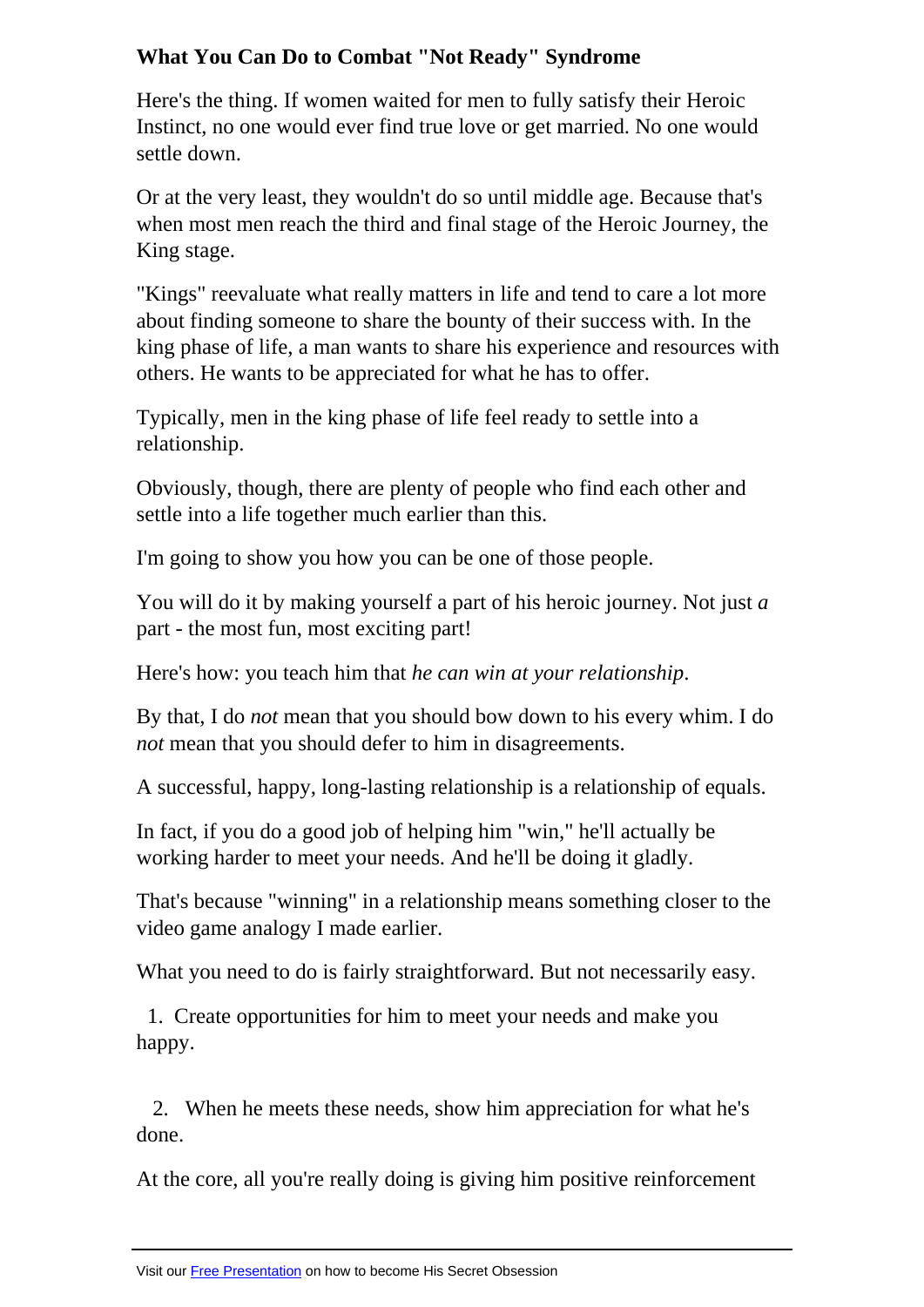Just like a video game, you're providing small achievements along that way. And you're giving him that rush of pleasure and excitement when he succeeds.

You're using simple behavioral conditioning.

But it's not *quite* so simple.

He has to feel appreciation for "winning" at the types of things that matter to him.

You can't, for example, shower him with appreciation for letting you vent about your day and expect to give him that special "winning" feeling. Because men just aren't wired to understand the value of that.

Women tend to experience gratification and validation from a direct emotional connection like this. Men - not so much.

It doesn't give us the same kind of "charge."

And that's the reason why so many men struggle with just listening to someone talk about their problems as an *end* rather than a *means* to an end.

Let me show you what I mean with a quick example:

REBECCA: You are not going to believe what Sara just said to me.

ART: What?

REBECCA: That I was never going to get ahead with my "attitude"!

ART: Sara said that?

REBECCA: She sure did.

Here's the reaction that Rebecca wants:

ART: What a jerk!

REBECCA: I know, right?

ART: Where does she get off saying something like that to you?

REBECCA: I've got half a mind to tell her to go shove it.

ART: You're not going to get ahead? She's been in the same assistant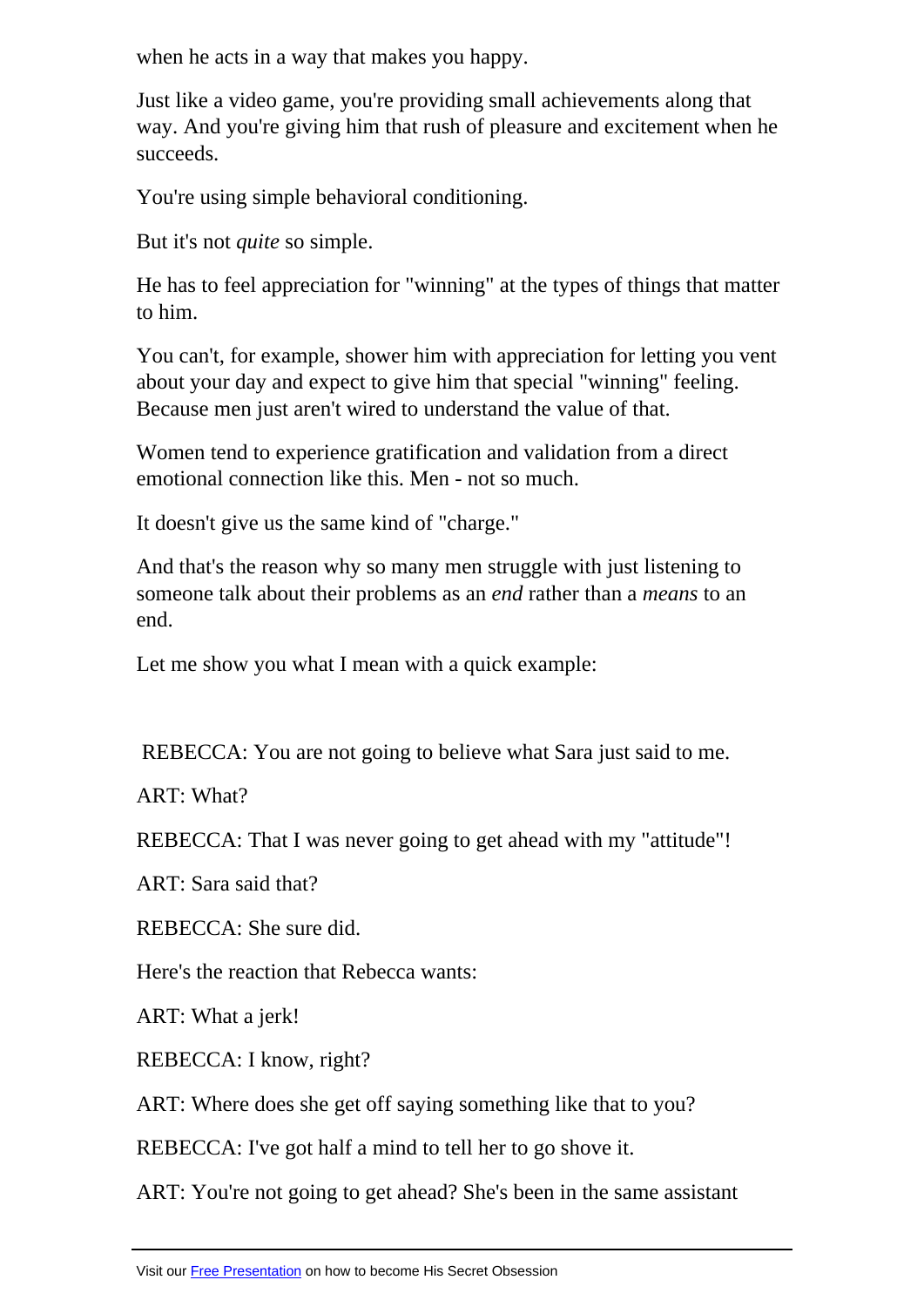REBECCA: Exactly!

ART: The nerve of some people.

 Because all Rebecca really wants is a sounding board. Someone to share her frustrations with so she can blow off steam.

Unfortunately, this is closer to what Art would probably say in reality:

REBECCA: You are not going to believe what Sara just said to me.

ART: Why? What did she say?

REBECCA: That I was never going to get ahead with my "attitude"!

ART: Sara said that?

REBECCA: She sure did.

ART: That's not okay.

REBECCA: Obviously.

ART: You should go to HR and complain.

REBECCA: Huh?

ART: She can't talk to you that way. HR will set her straight.

REBECCA: I don't care about setting her straight.

ART: Well, you should, or she'll just keep doing it.

REBECCA: Why are we talking about this?

ART: You brought it up.

REBECCA: To vent. I didn't ask for advice!

ART: Geez, sorry.

 When presented with a problem, men tend to push toward concrete solutions. Guys don't see the "point" of simply listening, so we turn it into a problem-solving exercise.

Most women have been involved in some version of this frustrating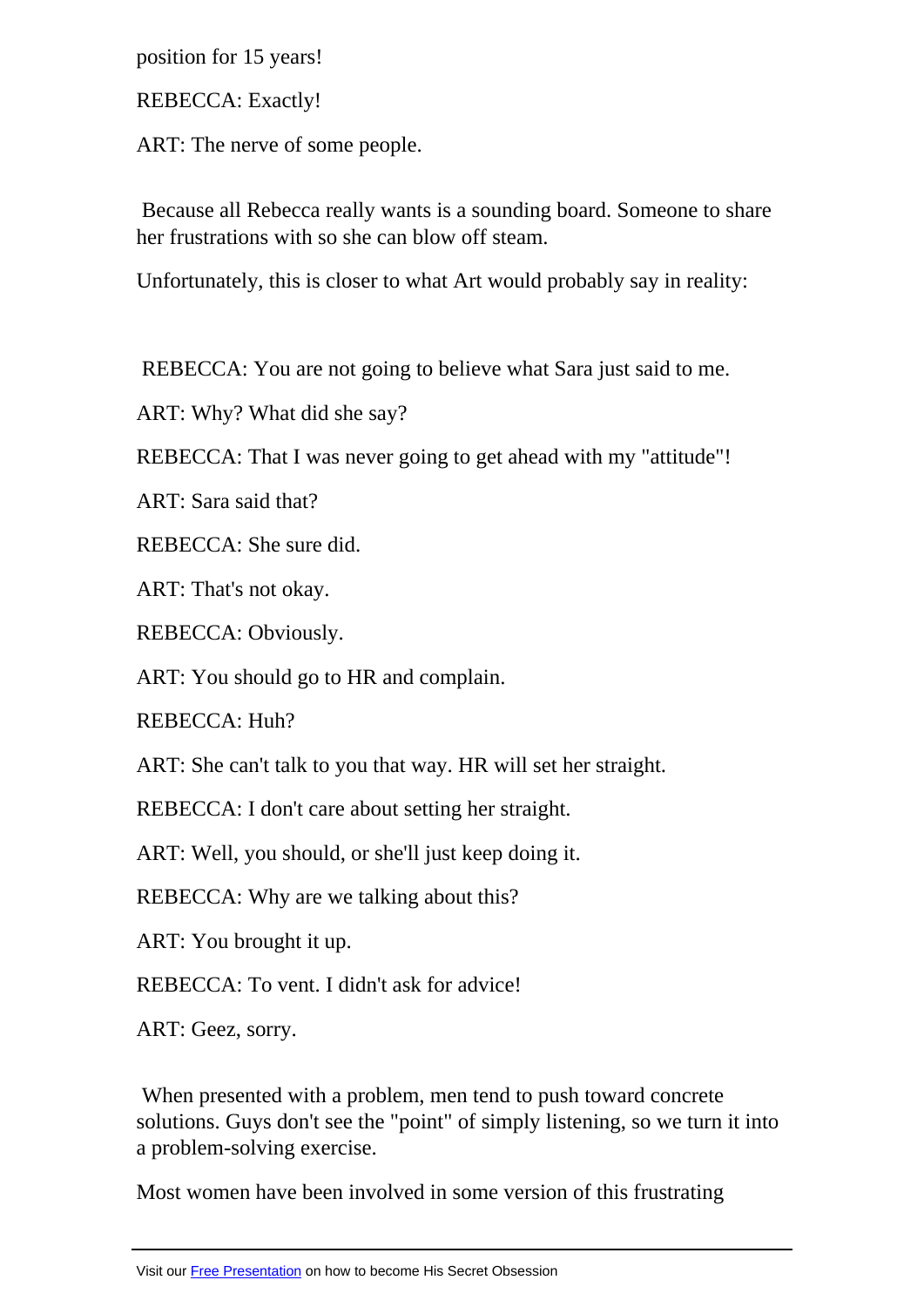makes you feel alone, like he doesn't get you.

But he doesn't mean it that way. It's his way of trying to "win" at your problem. We can't help ourselves.

When we're in a relationship with someone, it's often worse. Because we care more deeply. So we want to feel useful. We want to prove our worth.

Here's the thing: you want to give your guy the feeling that he's "winning" in his relationship with you. Because when he feels like he's winning, he'll be invested. He'll be happier. He'll want to make *you* happier.

He may even be willing to learn how to *just* listen to you vent.

But you're not there yet. To get there, you need to help him feel like he's winning.

That means getting him to help you with the types of things that feel significant to a man. The types of things he understands intuitively.

In other words, problems that are physical. Problems that have concrete solutions. Problems that he can help you solve with his manliness.

These problems don't have to be difficult or complex. He just has to believe he's helping you when he solves them.

Some examples of problems he can solve to let him "win" at the relationship include:

- 1. Opening a jar
- 2. Giving you a lift to the airport
- 3. Checking for a slow leak in your tire.
- 4. Killing a spider under your desk.
- 5. Offering an opinion on some topic where he has expertise.

As you can see, these are fairly simple. Even cliche.

Will he notice this? Will he care? No. That doesn't matter in the slightest.

The only prerequisite is that a problem needs to be solvable in a concrete way.

What matters a whole lot *more* is how you respond. Namely, when he succeeds at helping you, it is vital that you show him how much you appreciate it.

Because your appreciation *is* his reward. It's what makes him get that "winning" feeling from helping you.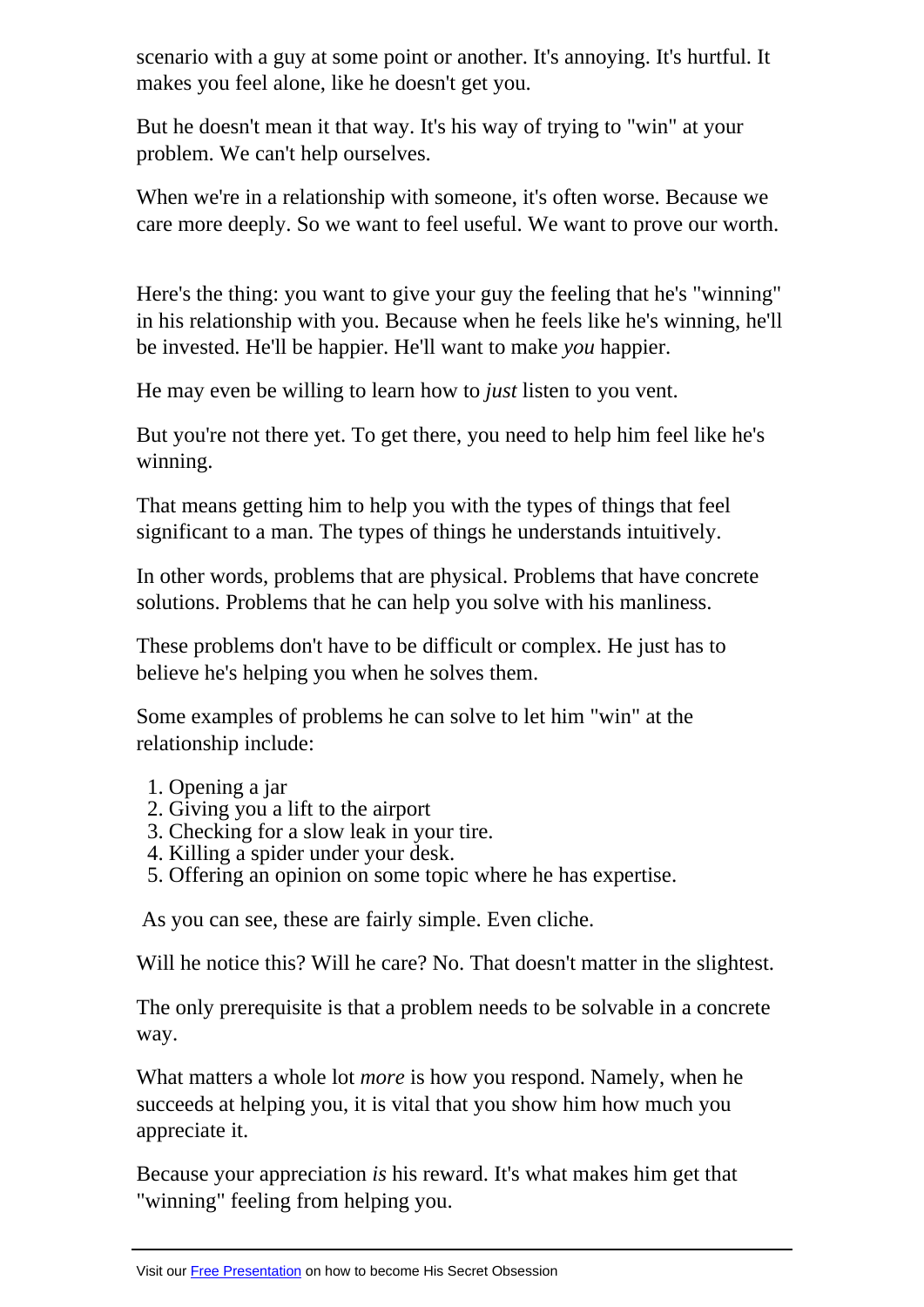fulfillment in the relationship.

This, as you might imagine, is a very good thing.

Let's look at a couple of examples of this - good and bad.

*Erica is calling Damian.*

DAMIAN: Hey, what's up?

ERICA: Slight problem for tonight.

DAMIAN: Oh, no. What?

ERICA: I meant to get tickets before leaving work, but I forgot. And by the time I get home, they're bound to be sold out.

At this point, the conversation can go one of three ways.

# **BAD VERSION 1**

ERICA: I meant to get tickets before leaving work, but I forgot. And by the time I get home, they're bound to be sold out. All because of my stupid boss! I was about to do it, but she tossed a last-minute assignment at me at the end of the day, and I got distracted. She's been doing that more and more lately. It's really frustrating.

DAMIAN: That sucks. But I'm actually home, so I could get on my computer and solve our little problem right now.

ERICA: What are you talking about?

DAMIAN: Um, the tickets?

ERICA: Are you even listening to me, I'm talking about the way boss has been treating me.

Hopefully, it's obvious why this one is bad.

Erica's not really calling about the tickets at all. She's just using it as an excuse to get emotional support so she can survive the day at work. All she really wants is for Damian to make her feel supported and loved.

She's making two mistakes here.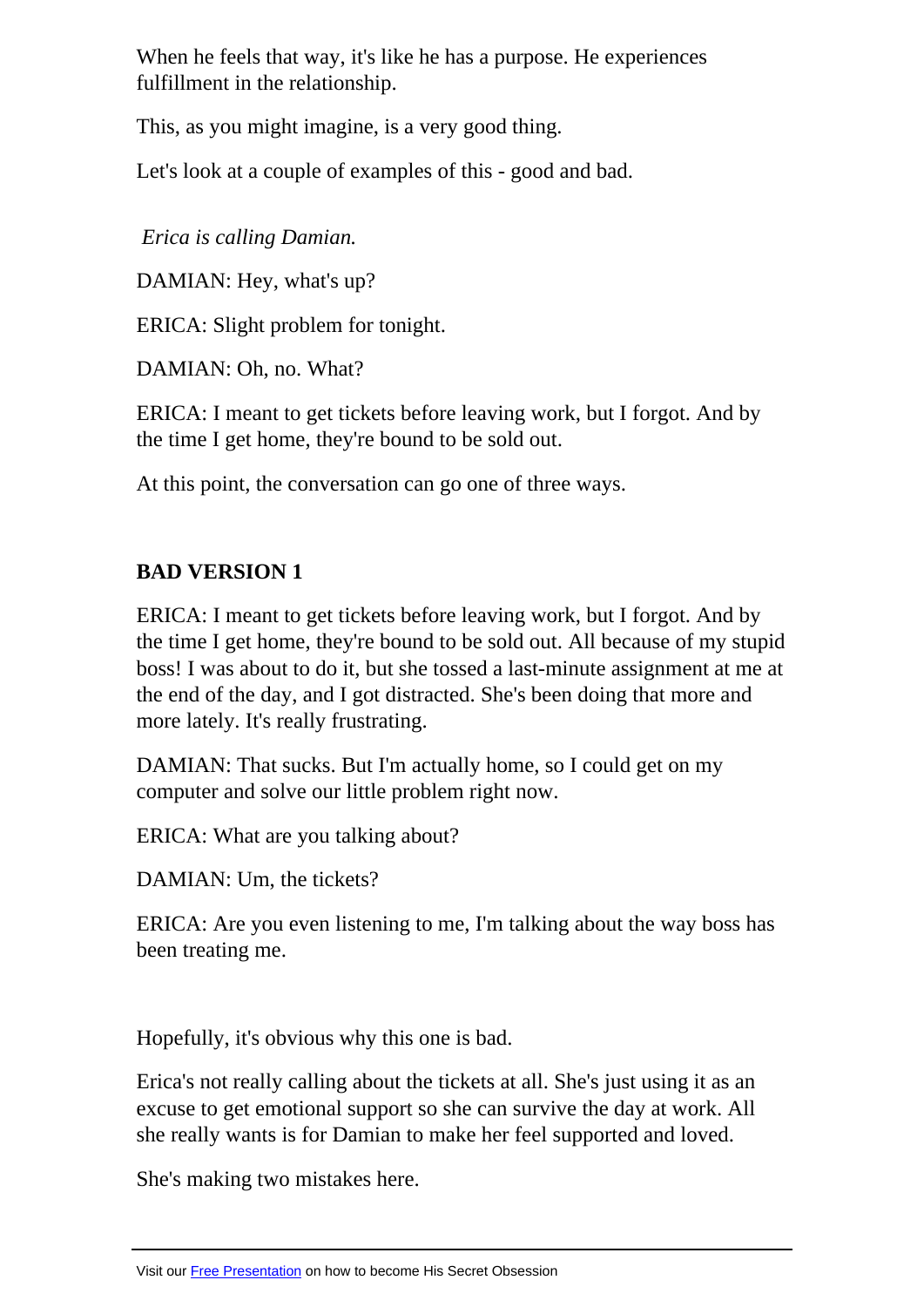he's "winning" at the relationship. So if that's even *part* of her intent, she's failing.

Second, she brought up the tickets. That's the "real" problem to Damian. But she only brought them up as a way to talk about her boss drama.

Damian is not just distracted by those tickets. He's focused on them.

Why? Because that is a problem he can solve. It's a way he can win.

She may not see it. But he is drawn toward the solvable part of the problem the same way a moth is drawn to an open flame.

## **Not Great VERSION**

 ERICA: I meant to get tickets before leaving work, but I forgot. And by the time I get home, they're bound to be sold out. It's so annoying. I can't believe I screwed up our plans.

DAMIAN: Well, you know, it doesn't have to be screwed up.

ERICA: What do you mean?

DAMIAN: I have a computer right in front of me. I can get tickets now.

ERICA: Oh my gosh, could you? That would be amazing.

DAMIAN: Yeah, don't worry about it. It's really no problem.

 Initially, this doesn't seem bad at all. There's a concrete problem that she mentions. He solves it. She shows appreciation.

But she didn't use the full potential of this opportunity to trigger his hero instinct. Because she never asked for his help.

That matters. Asking is part of what tells him that she values him. Moreover, that she believes he *can* solve the problem.

He basically has to wave his arms and say, "Hey, I'm right here! Pick me!"

Here's what she could have done to trigger his hero instinct more powerfully: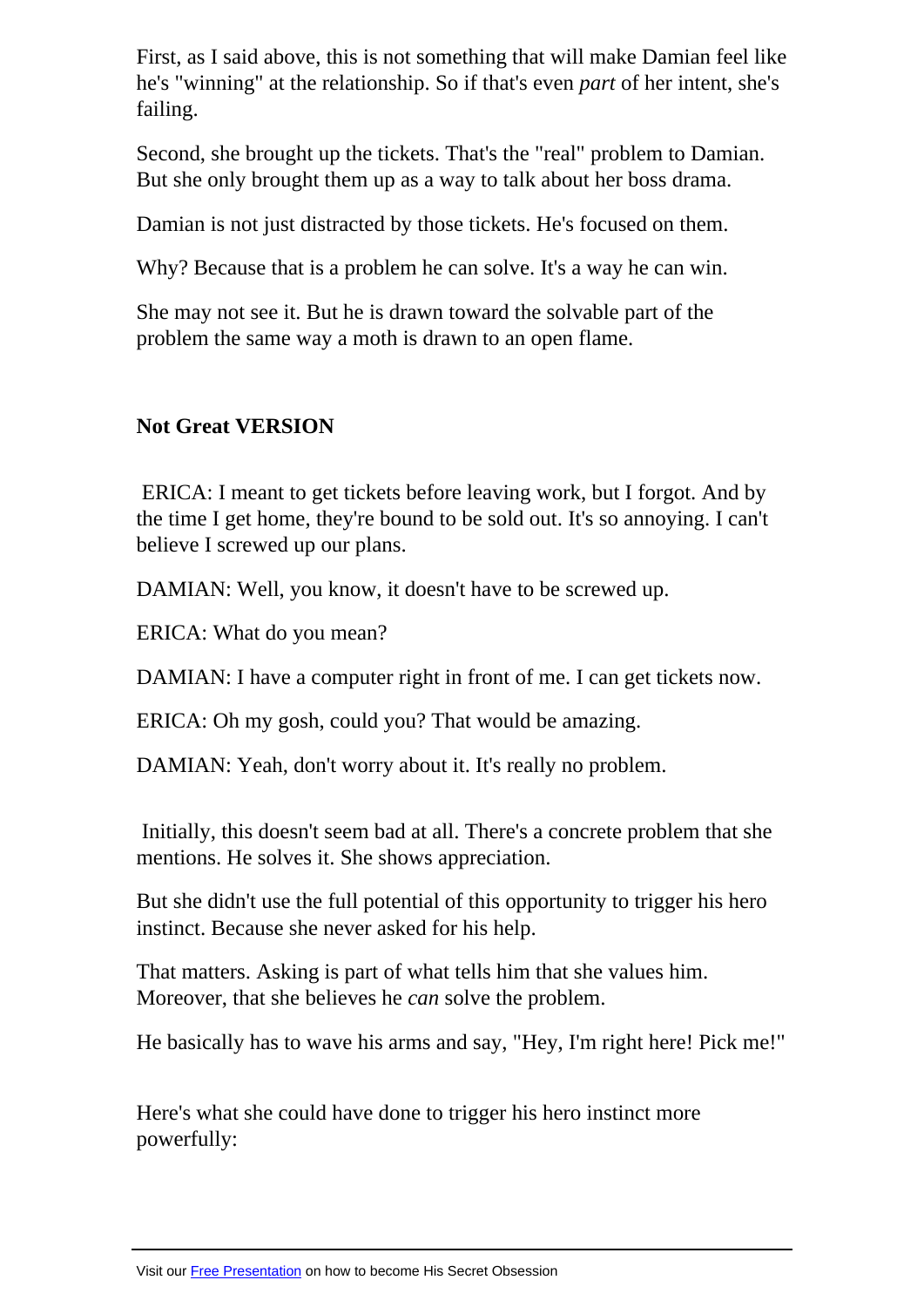#### **GOOD VERSION**

ERICA: I meant to get tickets before leaving work, but I forgot. And by the time I get home, they're bound to be sold out. I was feeling down about it, but then I realized you might be able to rescue me. I really need your help. Could you get them?

DAMIAN: Opening the website right now.

ERICA: I knew I picked you for a reason.

DAMIAN: And... purchased.

ERICA: You are amazing. Thank you!

In short, the right way to help your guy "win" at the relationship is to:

 Present a problem with a concrete solution. *Ask* him to help with that problem. Show appreciation for his help.

Then repeat, repeat, repeat. That's the formula.

Of course, that's just one real-world example of the kind of problem you want to ask your guy to solve. There are countless variations.

In *His Secret Obsession,* I cover more of these ideas and examples. And I take you on a journey into the male, so you can see how he experiences relationships.

I think you'll be surprised by just how many opportunities there are to trigger a man's hero instinct.

But the example above should be a good starting point.

When he learns that he can "win" at the relationship, it alleviates the feeling that he is "not ready" to invest more deeply.

Because remember what was holding him back? He wanted to achieve something. To get a feeling that he has proven himself as a man.

He thought those achievements had to come from outside the relationship. But you're showing him that is simply not true.

He can achieve *in* the relationship. And this causes him to like how he feels when he's around you.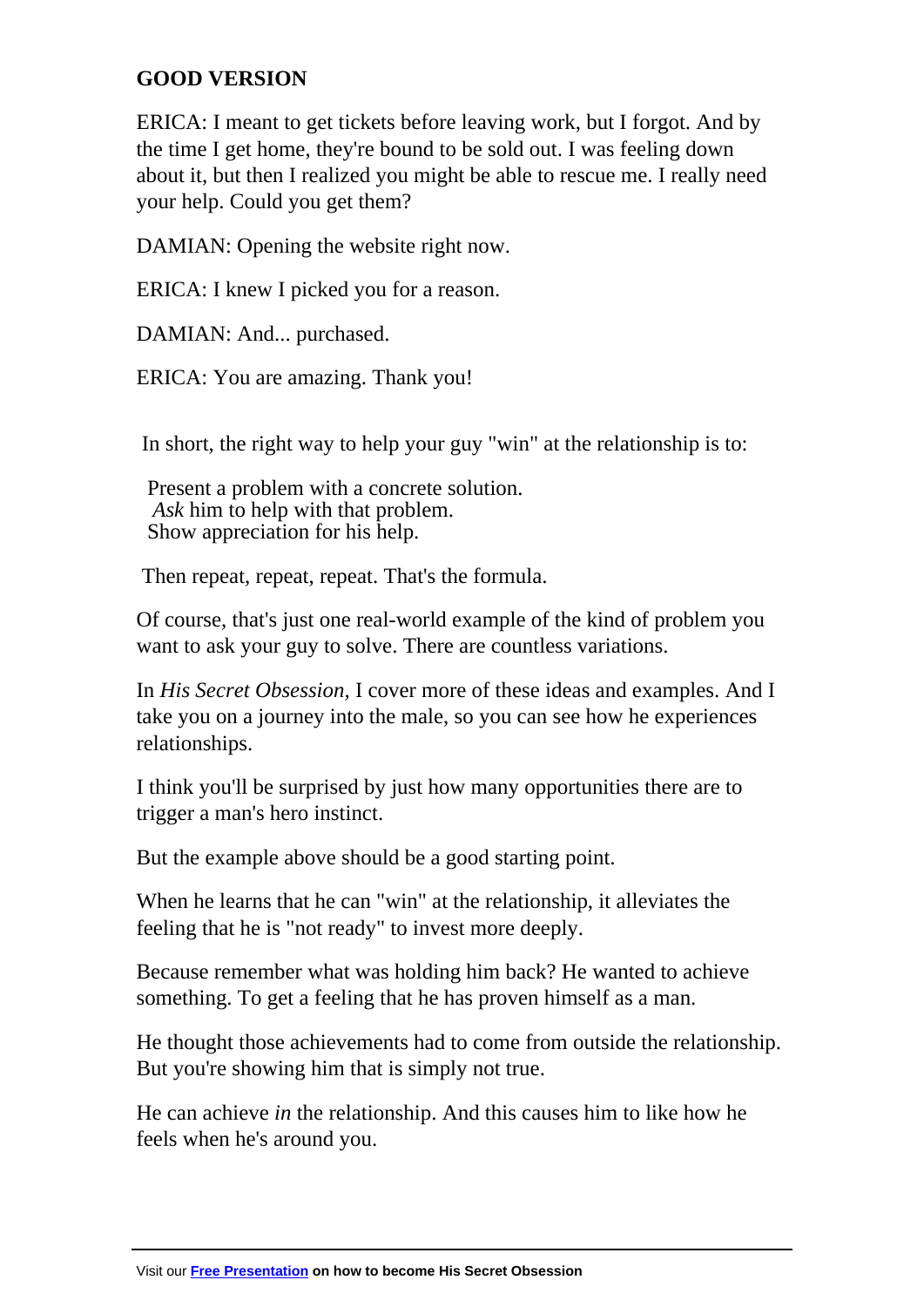Helping him "win" at your relationship is a great start.

The positive feedback he receives will keep him hooked. It will keep him coming back for more.

But the relationship will likely still feel separate from his "real" purpose. From the goals he feels he needs to achieve. From his Heroic Journey.

That is, *unless* you turn the relationship into the most significant adventure of his life. This is one of the first steps in becoming His Secret Obsession.

Remember, at the heart of every Heroic Journey is a goal. To achieve something. To protect someone. To earn someone's [respect.](https://hop.clickbank.net/?affiliate=petulak&vendor=hissecret&vtid=pdfreport3) 

Men can't help but be motivated by these things. They get hooked. They want something to work toward. A goal they can strive to achieve.

Typically, this results in a "grass is always greener" outlook. What they *don't* have is far more exciting than what they *do* have.

To put it bluntly, it's a big reason why men stray.

But you can channel this desire for something more. You can channel it back into your relationship. And it's not that difficult.

Consider what a "grass is always greener" outlook is about at its core. Desire. Hopes. Dreams.

If he doesn't have something to hope and dream about in his life with you, he will find it elsewhere. And then he will embark on a "journey" to achieve those hopes and dreams.

A journey that might involve you being left behind.

Unless you channel those desires. Unless you make your future together the "greener grass" he can seek.

Here's how: deliberately hope and dream together.

You do this by regularly setting goals you want to meet as a couple.

Said in such a dry, straightforward way, that probably sounds really boring. But trust me it won't be.

Allow me to elaborate.

In his heart of hearts, there are many things your man cares deeply about. I'm talking about very strong desires. Desires he doesn't share many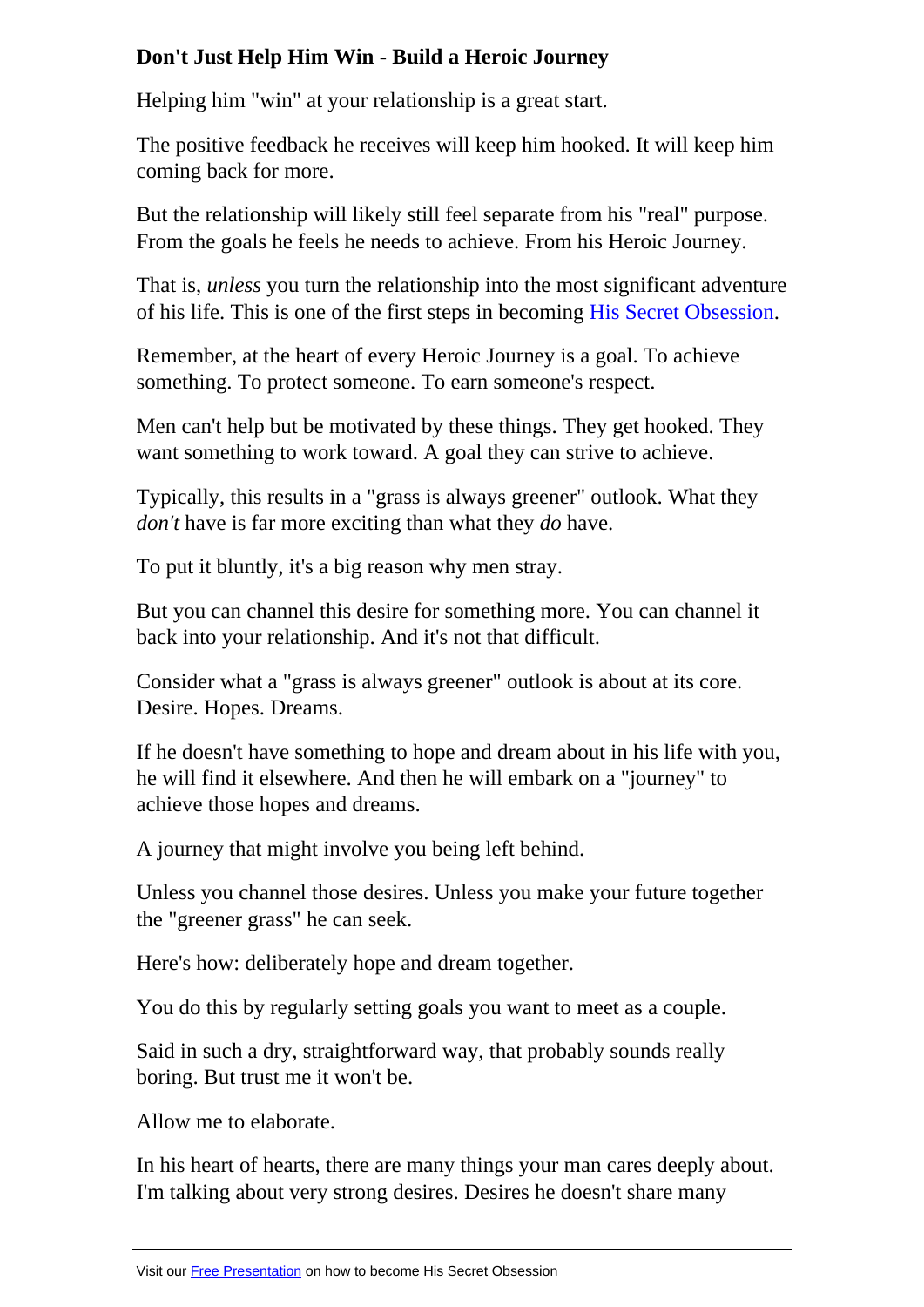desires.

But pursuing these things can make him feel truly alive. Happy. Accomplished. Heroic.

The specifics are different for every man.

Your guy might feel a deep need for his own space away from it all. A house in the country where he has total control over his domain. Where neighbors are a mile away.

Or he could hunger for freedom from responsibility and the time to do what he wants.

Maybe he wants to go places. See new things. Explore. Experience the world.

Whatever really matters to him, it's your job to discover it. And there are methods to do just that.

I explore these methods in His Secret Obsession, a relationship course I created to help women. Because you can't really tie your relationship to his journey until you uncover the things he cares about most.

They are your window int[o his world. Into what](https://hop.clickbank.net/?affiliate=petulak&vendor=hissecret&vtid=pdfreport3) makes him tick. Into what motivates him at the center of his being.

For the sake of this report, though, we're going to jump past that. We're going to assume that you know at least one desire that energizes him.

Here's how you pair that knowledge with goal-setting to really win his heart.

Let's say he wants something relatively simple: more time to do what he wants.

In that case, sit down and talk about *specific* things both of you can do to help him achieve this goal.

First, list all the time-consuming tasks each of you do. Cleaning the house or apartment. Mowing the lawn. Driving to work. Filing taxes.

Brainstorm ways to trade money for time. Could you pay someone to take a few time-sucking tasks off your plates?

Determine whether it's worth it. Take it seriously. Calculate how much time each task takes. And how much someone would charge.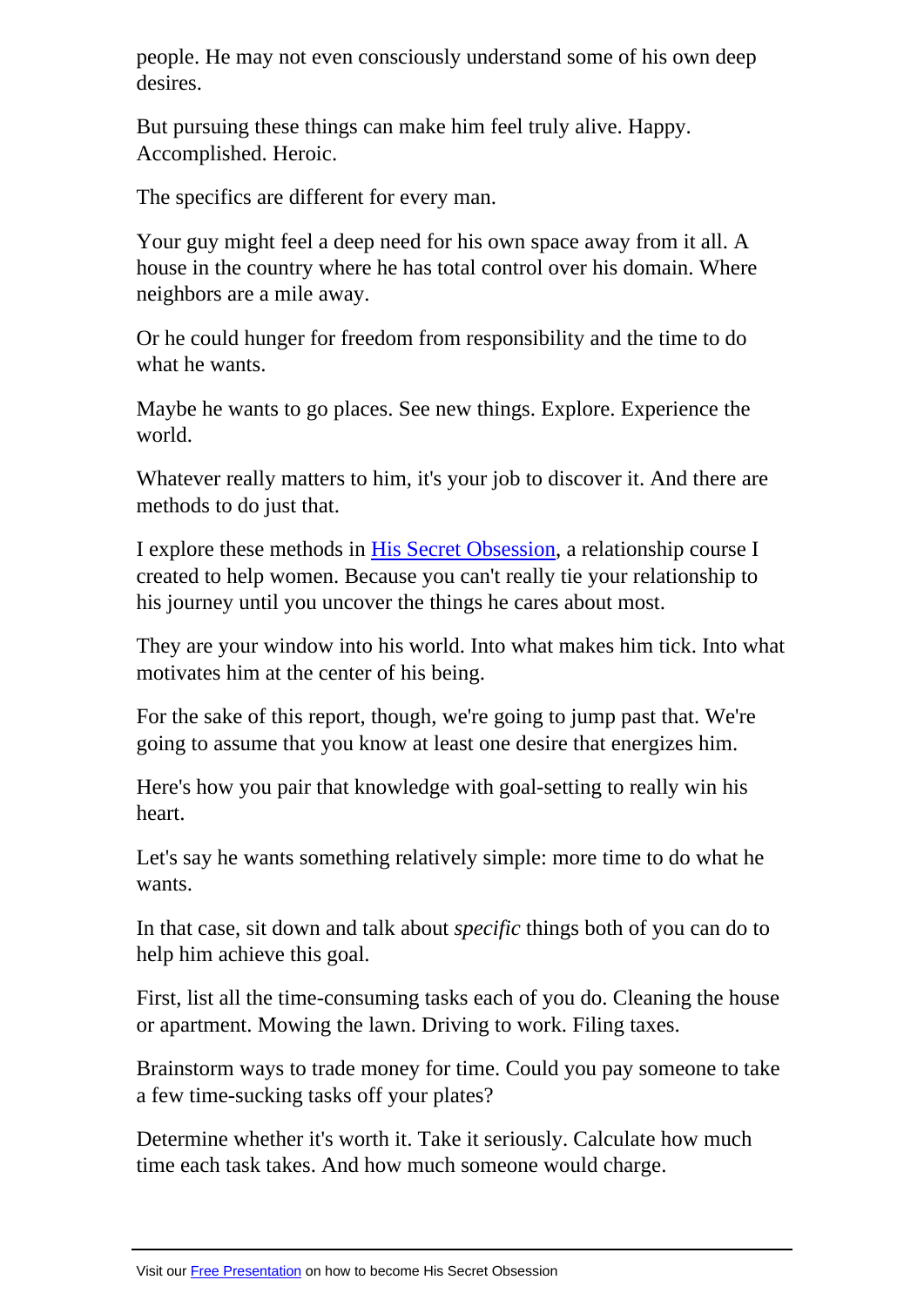to free up more of your time can create an amazing feeling of happiness. Especially if it's one of his deepest desires.

You may notice that I suggested listing all the tasks *each* of you do.

Here's why.

I want you to free up time on both of your schedules. Not because you *expect* him to spend all his newfound free time on you. And not because you're going to try to talk him into it either.

But because if you're free, too, he *can* spend more time with you. And if you're doing a good job helping him get that winning-at-life feeling, he won't need convincing to do so. He'll *want* more time around you.

It's also important to try to look at this in a big picture way.

So far, the things I've written about are represent small steps toward a long term goal. Incremental progress is important. But there's something else to consider.

Having a big, ultimate goal at the end of the rainbow is very important. It bonds you together in a special way. Because it links your future with his.

For the couple that wants more time, this ultimate goal might be a goal-date when you'll plan to take off an entire year to sail the caribbean together.

Or it might be the point in time when you have reduced debt enough to pay off a shared residence and take semi-retirement early.

The point is that you want to actively engage him in discussion of his dreams and desires. And then treat those goals as if they are a perfectly natural part of your shared relationship. Because making each other happy should be a big part of what you do for someone you love.

By doing all of this, you are turning your relationship (and therefore yourself!) into the most significant part of his Heroic Journey.

You're showing him that he can go on a Heroic Journey *with* you. That you want to be his partner. That being with you will actually help him to become the hero he secretly wants to be.

And you can bet he'll be "ready" for that!

In fact, he won't just be ready... he'll be fascinated. He won't be able to get enough of the rush you provide him.